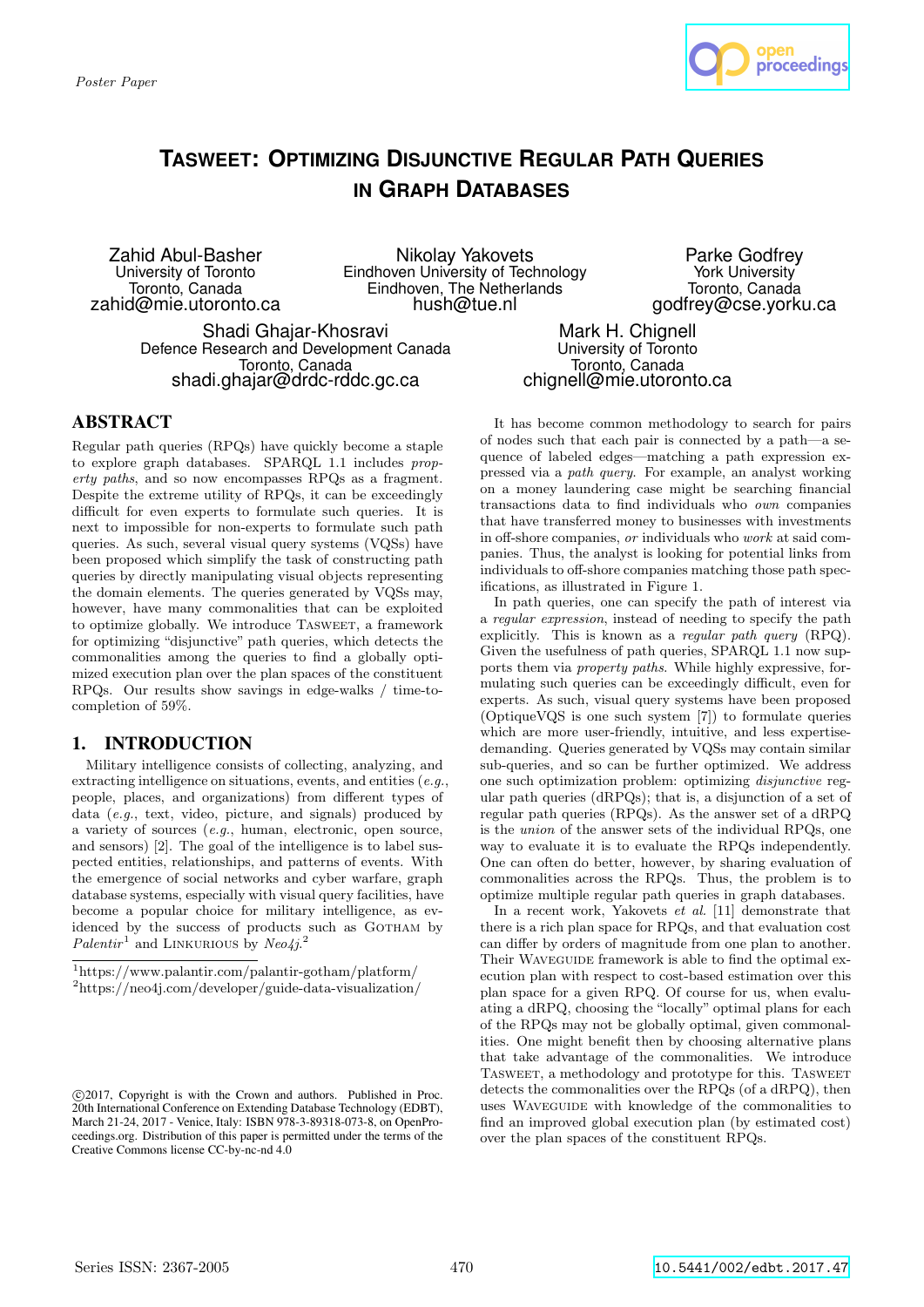

Figure 1: A graph example in military intelligence with two queries  $Q_1$  and  $Q_2$  and their two automaton plans.

## 2. METHODOLOGY

A regular path query  $(RPQ)$  [4] over a graph G is a triple  $\langle x, reg, y \rangle$  where x and y are free variables over the nodes N of G, and reg is a regular expression. An answer of an RPQ is a node-pair  $\langle s, t \rangle$  (with  $s, t \in N$ ) such that there is a sequence of edge labels  $a_0a_1 \cdots a_k$  in G, called a path p, between  $s$  and  $t$ , and the path  $p$  matches the given reg. Thus, the answer set of an RPQ contains all its answers. The RDF data model and SPARQL query language represent these concepts. With the introduction of property paths in SPARQL 1.1, the query language contains RPQs. Herein, we use SPARQL syntax in explanations.

#### 2.1 Evaluation of RPQs

An initial approach to evaluating RPQs was introduced in  $G+$  [4]. There, a *product* finite automaton  $(\textsf{FA})$  is constructed that can be used to navigate and match paths to the regular expression simultaneously. (This approach is nicknamed the FA approach in [11].) More recently, there has been renewed interest in how to evaluate RPQs efficiently in SPARQL over RDF stores [1]. Much focus has been on expanding the relational algebra to leverage relational query optimization and evaluation. It suffices to add an additional operator for transitive closure (called " $\alpha$ "). (This approach is nicknamed as  $\alpha$ -RA in [11].) Virtuoso is a relational system that has been extended in this way to support SPARQL and RDF.

The WAVEGUIDE approach generalizes over both the FA and  $\alpha$ -RA approaches to provide a very rich plan space for RPQs [11]. While the plan space is exponential (with respect to the length of the regular expression), WAVEGUIDE offers a cost-based optimization via polynomial-time enumeration. In WAVEGUIDE, path search is conducted *simul*taneously while recognizing the path expressions. Its input is a graph database G and a *waveplan* (WP)  $P_Q$  which guides a number of search wavefronts that explore the graph. A wavefront is a part of the plan that evaluates breadth-first during the evaluation. Here, the graph exploration is driven by an iterative search strategy which is inspired by the seminaïve bottom-up procedure used in the evaluation of linear recursive expressions that is based on a *fixpoint*. The key concept is to expand the search wavefronts continuously until there are no new answers; i.e., we reach a fixpoint. Any search wavefront is guided by an automaton in the plan, based on a finite state machine FA.

Consider query plans for  $Q_1$ ,  $\langle x, own/transfer/invest, y \rangle$ , as in Figure 1. Plan A captures the notion of "pipelining". It employs a WP corresponding to a single FA that directly encodes a recognizer for the query's regular expression. Whereas Plan B captures the notion of "materialization". It employs a WP that consists of two subplan automata: the first subplan (SP) is used as a view for transition over states in the second plan. Note that in the second subplan automaton, we used a prepend transition  $((.) own)$ over the previous state. The cost for Plan A is 9 edge-walks whereas for Plan B it is 11 edge-walks. In addition to these two plans, there is also a reverse "pipelining" plan (not shown in Figure 1) which is evaluated "backwards", retrieving all pairs connected by edge label invest (across such labeled edges in reverse), then prepending with those connected by transfer, and finally by own, with the plan cost of 12.

The WAVEGUIDE prototype implements this guided graph search as procedural SQL on top of PostgreSQL. However, any type of backend physical graph database model  $(e.g.,)$ triple store or adjacency lists) could be used instead.

#### 2.2 Evaluation of Disjunctive RPQs

Instead of evaluating each RPQ individually, one may benefit by sharing the results of common sub-expressions. Consider the two queries as in Figure 1:  $Q_1$ ,  $\langle x, own/transfer \rangle$ invest, y); and  $Q_2$ ,  $\langle x, work\_at/transfer/invest, y \rangle$ . The (locally) optimal automaton plans ("Plan A") do not share any common subplan for  $Q_1$  and  $Q_2$ . If we chose sub-optimal automaton plans ("Plan B"), however, then we can share a common sub-plan automaton (transfer/invest) between the evaluations of  $Q_1$  and  $Q_2$ .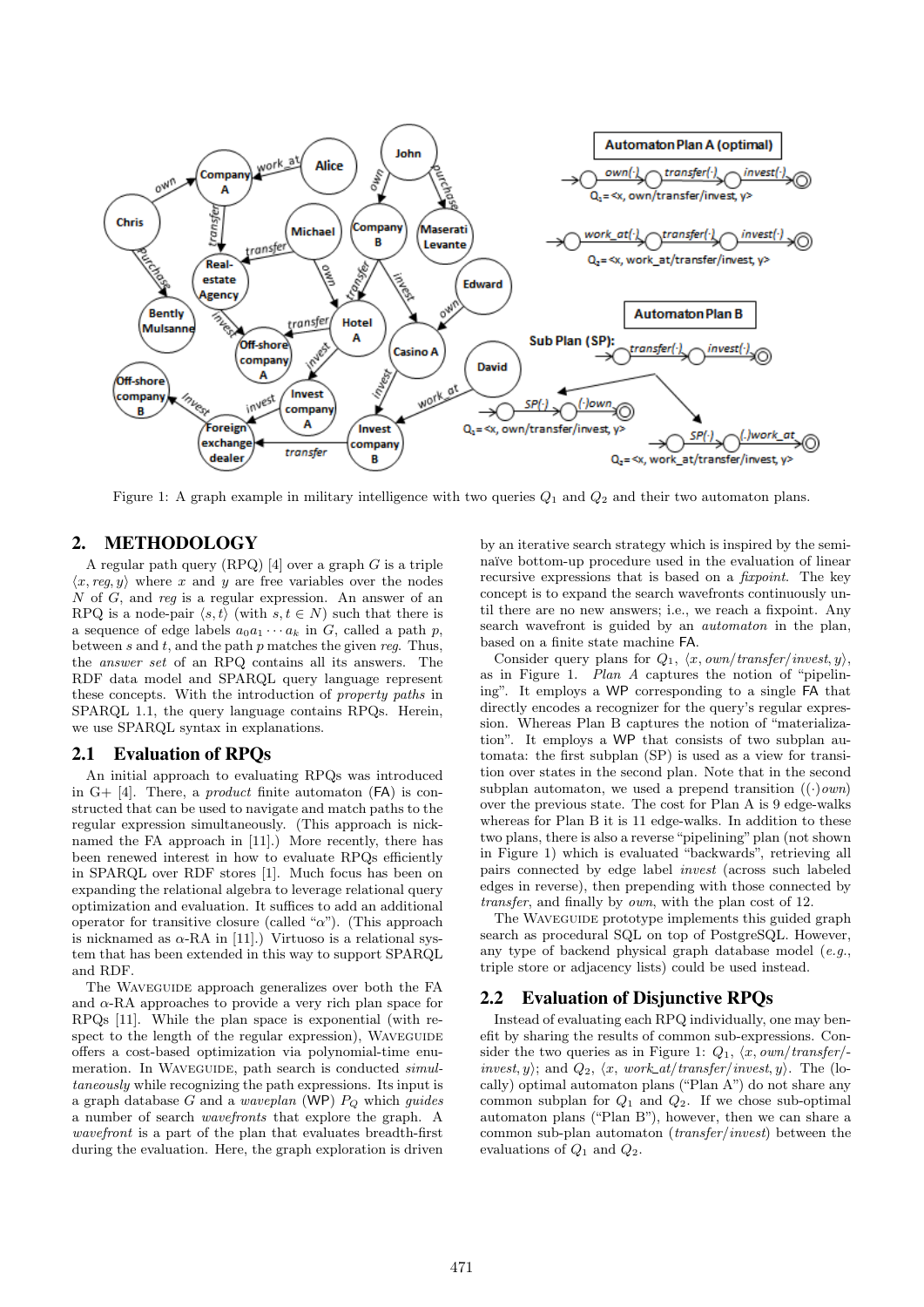

Figure 2: TASWEET Framework

#### 3. THE FRAMEWORK

Our Tasweet framework, shown in Figure 2, takes a dRPQ  $D = Q_1 \vee ... \vee Q_n$  that consists of n RPQs as input over a graph G. Its evaluation is a two-step process: identifying common sub-expressions among queries; and then searching for a global optimal plan such that its cost is less than the total cost of the locally optimal plans of the corresponding RPQs. Figure 2 shows the overall Tasweet architecture.

#### 3.1 Detecting Commonalities

The problem of finding common sub-automata resembles finding the maximum common subgraphs in graphs. The problem is more difficult here, however, as we need to find the largest common subgraphs (sub-automata) for multiple graphs (FAs). We begin our discussion by converting the FA equivalence problem into a graph isomorphism problem. We then extend the concept to find the equivalent sub-automata in FAs using sub-graph isomorphism techniques.

#### *3.1.1 Finite Automata Isomorphism*

Deterministic Finite Automata (DFA). A deterministic finite automaton  $M$  is a 5-tuple language acceptor machine,  $(S, \sum, \delta, q_0, F)$  where it consists of a set of states  $(S)$ , a set of input symbols called the alphabet  $(\sum)$  and a transition function  $(\delta : S \times \sum \rightarrow S)$ . There is one state that is marked as an initial state ( $q_0 \in S$ ) and also there is a set of states marked as accept states ( $F \subseteq S$ ). Two DFAs are said to be equivalent if they accept the same language.

Minimum Automata. A DFA  $M$  is minimal if there is no other DFA  $N$  that is equivalent to  $M$  with fewer states than  $M$ . A DFA  $M$  is minimal if (i) all its states can be reached from the initial state  $q_0$  and (ii) no two equivalent states exist. (Two states  $q_1$  and  $q_2$  are equivalent if for all  $x \in \sum^*$ ,  $\delta(q_1, x) \in F$  iff  $\delta(q_2, x) \in F$ .) All minimal DFAs for a language  $L$  are isomorphic; *i.e.*, they have identical transitions with the same number of states (by the Myhill-Nerode Theorem [5]). By corollary, when joining two minimum DFAs, the structure of the new DFA remains the same. Therefore, we can use the techniques of detecting the maximum common edge subgraph (MCES) to identify the common sub-automata among minimum DFAs; hence, the commonalities among RPQs.

#### *3.1.2 Maximum Common Subautomaton*

Most solutions of MCES problem only consider non-labeled edges and nodes in undirected graphs. We adopt the solution from [6] to detect common sub-automata. This has three steps: transforming labeled-graphs into the equivalent linegraphs; producing a product graph from the line-graphs; and detecting the maximal cliques in the product graph, which correspond to MCESs (therefore, common sub-automata).

**Constructing Linegraphs.** The linegraph  $L(G)$  of a graph  $G$  is a directed graph where each edge (with label) in original G becomes a node (with the same edge label) in  $L(G)$ . Two nodes in  $L(G)$  are connected with an edge if their corresponding edges in original G share a common node. In the original G, this common node can be an incoming or an outgoing node for two connected edges. That is, it can have four different possibilities depending on the directions of connected edges: source-destination, destination-source, source-source, and destination-destination. Therefore, during our linegraph construction, we store the directions of edges of the common node as edge labels in  $L(G)$ . Before the construction of linegraphs, we removed all the self-loops in the automaton by creating additional transitions with an additional state. This process is necessary for the next step, clique detection. (Most algorithms for detecting cliques only work with non self-loop graphs.)

Constructing Product Graph. The product graph  $L(G_p)$  of two linegraphs,  $L(G_1)$  and  $L(G_2)$ , is constructed as follows [8]. The nodes  $N_p$  in  $L(G_p)$  are node-pairs defined in the Cartesian product of  $N_1$  of  $L(G_1)$  and  $N_2$  of  $L(G_2)$ . In constructing  $N_p$ , we only consider node-pairs that have the same node label of the corresponding linegraphs  $L(G_1)$  and  $L(G_2)$ . The two node-pairs in  $N_p$  have an edge in  $L(G_p)$ if either  $(i)$  the same edges exist between the corresponding nodes in the original linegraphs (called a strong connection), or  $(ii)$  no edges exist between the corresponding nodes (called a weak connection). To reduce the size of the product graph, we remove all nodes with non-common labels among the linegraphs and then build the product graph recursively.

Maximal Cliques in Product Graph. We used the Bron-Kerbosch Algorithm [3] to find all the maximal cliques in the product graph. A maximal clique with a tree that covers strong connections in the product graph corresponds to a maximal common sub-automaton within a group of FAs.

Query Rewriting. A regular expression reg can be recognized by several FAs. For example, although the two FAs for the two regular expressions  $reg_1 = (xy)^*xz$  and  $reg_2 = x(yx)^*z$  are same but the plan space may differ, depending on the chosen FA. In this step, we rewrite FAs based on their shared common sub-automata.

#### 3.2 Global Optimization

In WAVEGUIDE, finding the optimal plan for an RPQ is done by dynamic programming, analogous to join enumeration in System R. It works bottom-up to construct a tree which represents the plan. At each level, an optimal plan is selected according to a cost objective; for here, the estimated number of edge-walks. This is calculated based on statistics of the graph  $(e.g., n\text{-}gram$  distributions of the edge labels). In TASWEET, after detecting the common subautomata, the locally optimal plans for each of them are found by WAVEGUIDE. These plans for the common subautomata then serve as "black-box" views during a second pass with WAVEGUIDE to plan each RPQ. The cost of each